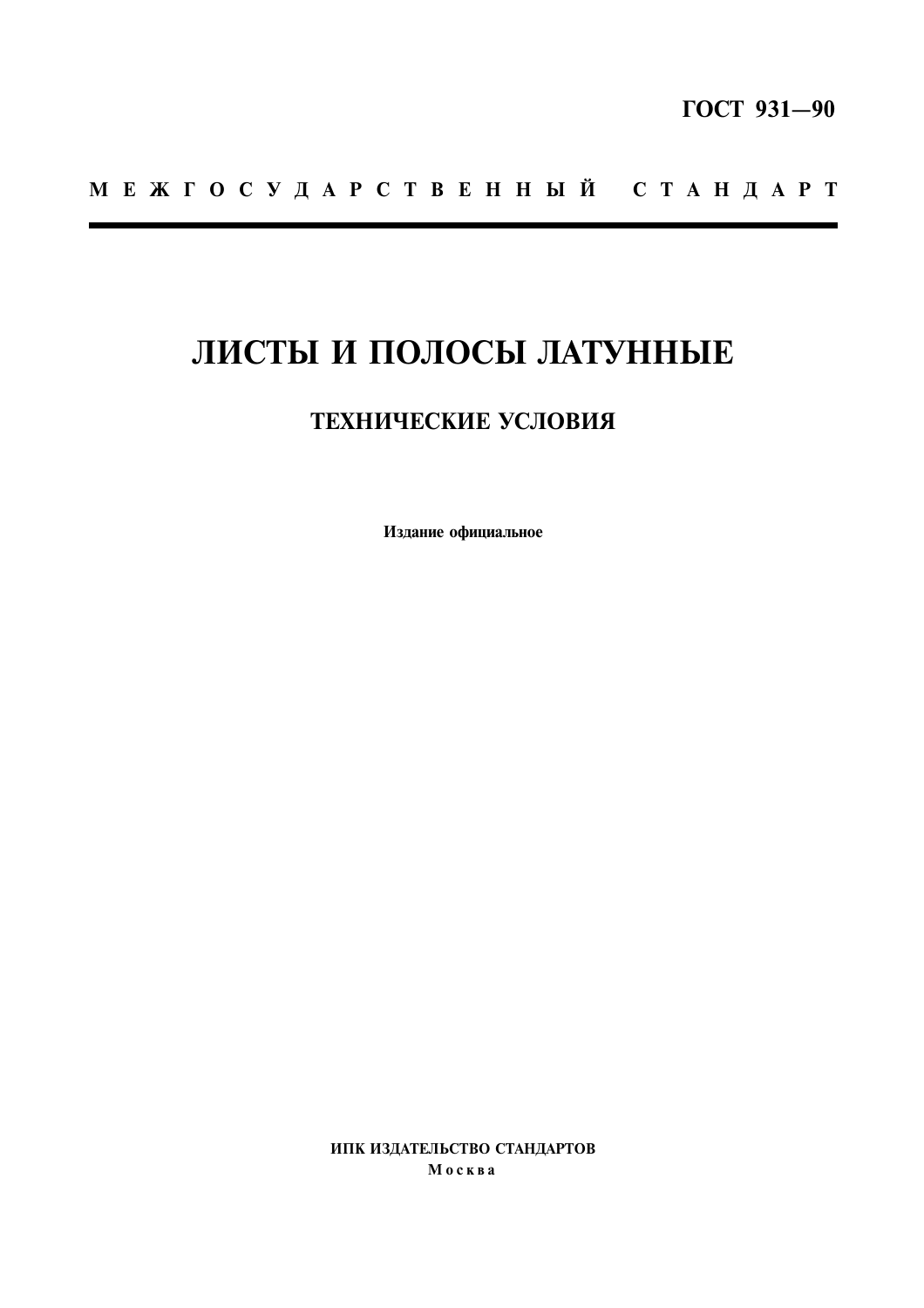#### ИНФОРМАЦИОННЫЕ ДАННЫЕ

#### 1. РАЗРАБОТАН И ВНЕСЕН Министерством металлургии СССР

- 2. УТВЕРЖДЕН И ВВЕДЕН В ДЕЙСТВИЕ Постановлением Государственного комитета СССР по управлению качеством продукции и стандартам от 20.07.90 № 2224
- 3. Стандарт полностью соответствует СТ СЭВ 957-89

#### 4. ВЗАМЕН ГОСТ 931-78

#### 5. ССЫЛОЧНЫЕ НОРМАТИВНО-ТЕХНИЧЕСКИЕ ДОКУМЕНТЫ

| Обозначение НТД,               | Номер пункта, | Обозначение НТД,       | Номер пункта,  |
|--------------------------------|---------------|------------------------|----------------|
| на который дана ссылка         | подпункта     | на который дана ссылка | подпункта      |
| ГОСТ 166-89                    | 3.4           | ГОСТ 14019-80          | 3.6            |
| $\Gamma$ OCT 427-75            | 3.4           | ГОСТ 14192-96          | 1.4.2          |
| ГОСТ 1497-84                   | 3.8           | ГОСТ 15527-70          | 1.3.1, 1.3.6.7 |
| ГОСТ 1652.1-77-ГОСТ 1652.13-77 | 3.1           | ГОСТ 15846-79          | 1.5.1          |
| <b>FOCT 2228-81</b>            | 1.5.1         | ГОСТ 18242-72          | 2.3            |
| ГОСТ 2991-85                   | 1.5.1         | ГОСТ 18321-73          | 2.3            |
| <b>FOCT 3282-74</b>            | 1.5.1, 1.5.3  | ГОСТ 18477-79          | 1.5.1, 4.1     |
| ГОСТ 3560-73                   | 1.5.1, 1.5.3  | ГОСТ 21140-88          | 1.5.1          |
| ГОСТ 4381-87                   | 3.3           | ГОСТ 21650-76          | 1.5.2          |
| ГОСТ 6507-90                   | 3.3           | ГОСТ 24047-80          | 3.8            |
| ГОСТ 7502-98                   | 3.4           | ГОСТ 24231-80          | 3.1            |
| ГОСТ 9557-87                   | 1.5.3         | ГОСТ 24597-81          | 1.5.2          |
| ГОСТ 9716.1-79-ГОСТ 9716.3-79  | 3.1           | ГОСТ 25086-87          | 3.1            |
| ГОСТ 10198-91                  | 1.5.1         | ГОСТ 26663-85          | 1.5.3          |
| $TOCT$ 11701-84                | 3.8           | ГОСТ 26877-91          | 3.4, 3.5, 3.7  |

- 6. Ограничение срока действия снято по протоколу № 7-95 Межгосударственного Совета по стандартизации, метрологии и сертификации (ИУС 11-95)
- 7. ИЗДАНИЕ (декабрь 2002 г.) с Поправкой (ИУС 9-98)

Редактор М.И. Максимова Технический редактор В.Н. Прусакова Корректор Р.А. Ментова Компьютерная верстка Л.А. Круговой

Изд. лиц. № 02354 от 14.07.2000.

Сдано в набор 30.12.2002. Подписано в печ<br>Уч.-изд. л. 1,75. Тираж 172 экз. С 9344. Зак. 41. Подписано в печать 17.01.2003. Усл. печ. л. 1,86.

ИПК Издательство стандартов, 107076 Москва, Колодезный пер., 14. http://www.standards.ru e-mail: info@standards.ru Набрано в Издательстве на ПЭВМ Филиал ИПК Издательство стандартов - тип. «Московский печатник», 105062 Москва, Лялин пер., 6. Плр № 080102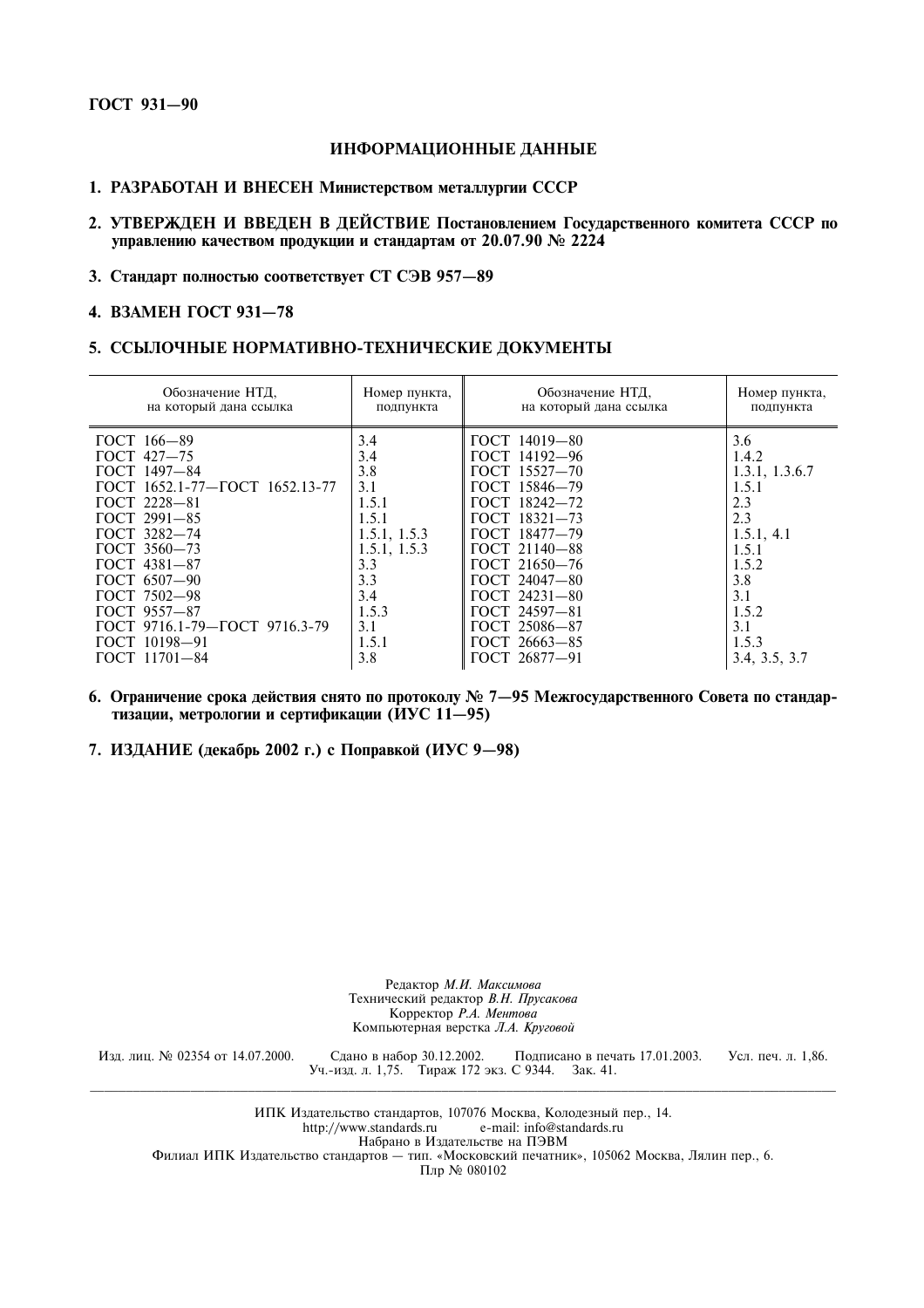#### МЕЖГОСУДАРСТВЕННЫЙ C T A H *I* A P T

#### ЛИСТЫ И ПОЛОСЫ ЛАТУННЫЕ

#### Технические условия

Brass sheets and strips. Specifications

МКС 77.150.30<br>ОКП 18 4520

#### Лата ввеления 01.01.92

**TOCT** 

 $931 - 90$ 

Настоящий стандарт распространяется на латунные горячекатаные и холоднокатаные листы и холоднокатаные полосы общего назначения.

#### 1. ТЕХНИЧЕСКИЕ ТРЕБОВАНИЯ

1.1. Листы изготовляют в соответствии с требованиями настоящего стандарта по технологическому регламенту, утвержденному в установленном порядке.

#### 1.2. Основные параметры и размеры

1.2.1. Толщина горячекатаных листов и предельные отклонения по толщине должны соответствовать приведенным в табл. 1. Таблица 1

| MM                      |                                             |         |         |         |            |  |
|-------------------------|---------------------------------------------|---------|---------|---------|------------|--|
| Толщина                 | Предельное отклонение по толщине при ширине |         |         |         |            |  |
|                         | 500, 550, 600, 710                          | 1000    | 1250    | 1500    | 2000, 2500 |  |
| 5,00<br>6,00            | $-0,45$                                     | $-0,50$ | $-0,60$ | $-0,80$ | $-1,00$    |  |
| 7,00<br>8,00            | $-0,50$                                     | $-0,60$ |         |         |            |  |
| 9,00<br>10,00           | $-0,60$                                     | $-0,70$ | $-0,80$ | $-1,00$ | $-1,20$    |  |
| 11,00                   |                                             |         |         |         |            |  |
| 12,00<br>13,00<br>14,00 | $-0,70$                                     | $-0,80$ | $-1,00$ | $-1,20$ | $-1,40$    |  |
| 15,00<br>16,00          |                                             | $-1,00$ |         |         |            |  |
| 17,00<br>18,00<br>19,00 | $-0,80$                                     | $-1,20$ | $-1,20$ | $-1,40$ | $-1,60$    |  |
| 20,00<br>21,00<br>22,00 | $-1,00$                                     | $-1,40$ | $-1,40$ | $-1,60$ | $-1,80$    |  |
| 24,00<br>25,00          | $-1,20$                                     | $-1,60$ | $-1,60$ | $-1,80$ | $-2,00$    |  |

Издание официальное

 $\bigstar$ 

Перепечатка воспрещена

© Издательство стандартов, 1990

© ИПК Издательство стандартов, 2003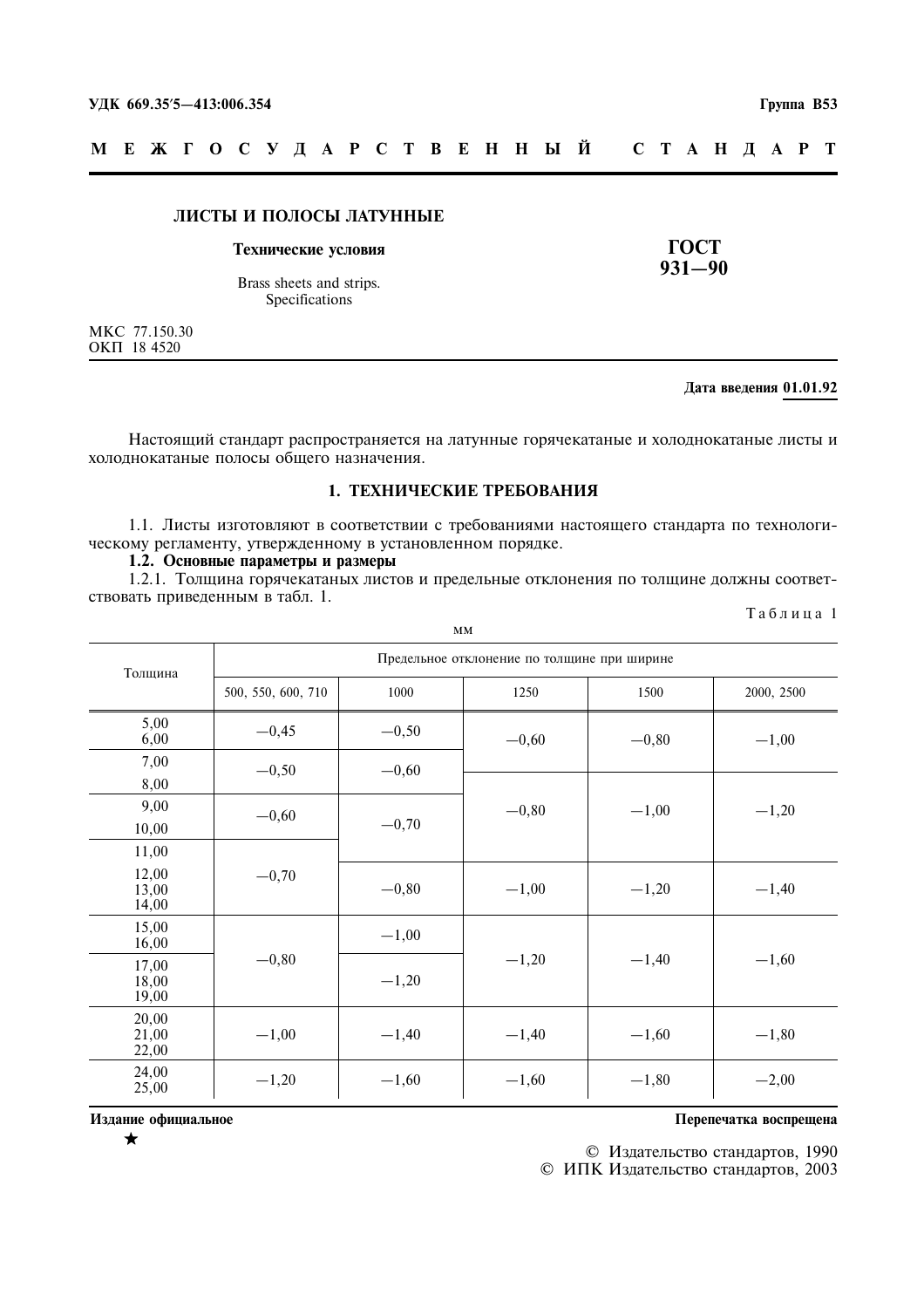#### С. 2 ГОСТ 931-90

1.2.2. Ширина горячекатаных листов и предельные отклонения по ширине должны соответствовать приведенным в табл. 2.

|                              | <b>MM</b>                       |
|------------------------------|---------------------------------|
| Ширина листа                 | Предельное отклонение по ширине |
| 500, 550, 600<br>710<br>1000 | $-15$                           |
| 1250<br>1500<br>2000<br>2500 | $-20$                           |

Примечание. Каждому размеру по ширине может соответствовать любая длина из приведенных в табл. 3 при условии, что длина превышает ширину.

1.2.3. Длина горячекатаных листов и предельные отклонения по длине должны соответствовать приведенным в табл. 3.

| Таблица 3 |  |  |  |  |  |  |  |
|-----------|--|--|--|--|--|--|--|
|-----------|--|--|--|--|--|--|--|

Таблина 2

| 1 и 0 л п ц и р<br><b>MM</b> |                                |  |  |
|------------------------------|--------------------------------|--|--|
| Длина листа                  | Предельное отклонение по длине |  |  |
| 1000<br>1410<br>1500<br>2000 | $-20$                          |  |  |
| 2500<br>3000<br>4000         | $-30$                          |  |  |

1.2.4. Толщина холоднокатаных листов и предельные отклонения по толщине должны соответствовать приведенным в табл. 4.

#### Таблица 4

|                        | Размеры, мм           |                                             |          |         |  |  |
|------------------------|-----------------------|---------------------------------------------|----------|---------|--|--|
| Марка латуни           | Толщина               | Предельное отклонение по толщине при ширине |          |         |  |  |
|                        | холоднокатаных листов | 500, 550, 600                               | 710, 800 | 1000    |  |  |
| Л90, Л85,<br>Л80, Л68, | 0,40<br>0,50          | $-0,06$                                     | $-0,09$  |         |  |  |
| Л63                    | 0,60<br>0,70<br>0,80  | $-0,08$                                     | $-0,10$  |         |  |  |
|                        | 0,90                  | $-0,09$                                     |          |         |  |  |
| Л90, Л85,<br>Л80, Л68, | 1,00<br>1,10          | $-0,10$                                     | $-0,12$  | $-0,16$ |  |  |
| Л63                    | 1,20<br>1,30<br>1,40  | $-0,12$                                     | $-0,14$  |         |  |  |
| ЛМц58—2,<br>$IO62-1$   | 1,50<br>1,60<br>1,80  | $-0,14$                                     | $-0,16$  | $-0,20$ |  |  |
|                        | 2,00<br>2,20          | $-0,15$                                     | $-0,18$  | $-0,22$ |  |  |
|                        | 2,50                  | $-0,18$                                     | $-0,20$  | $-0,24$ |  |  |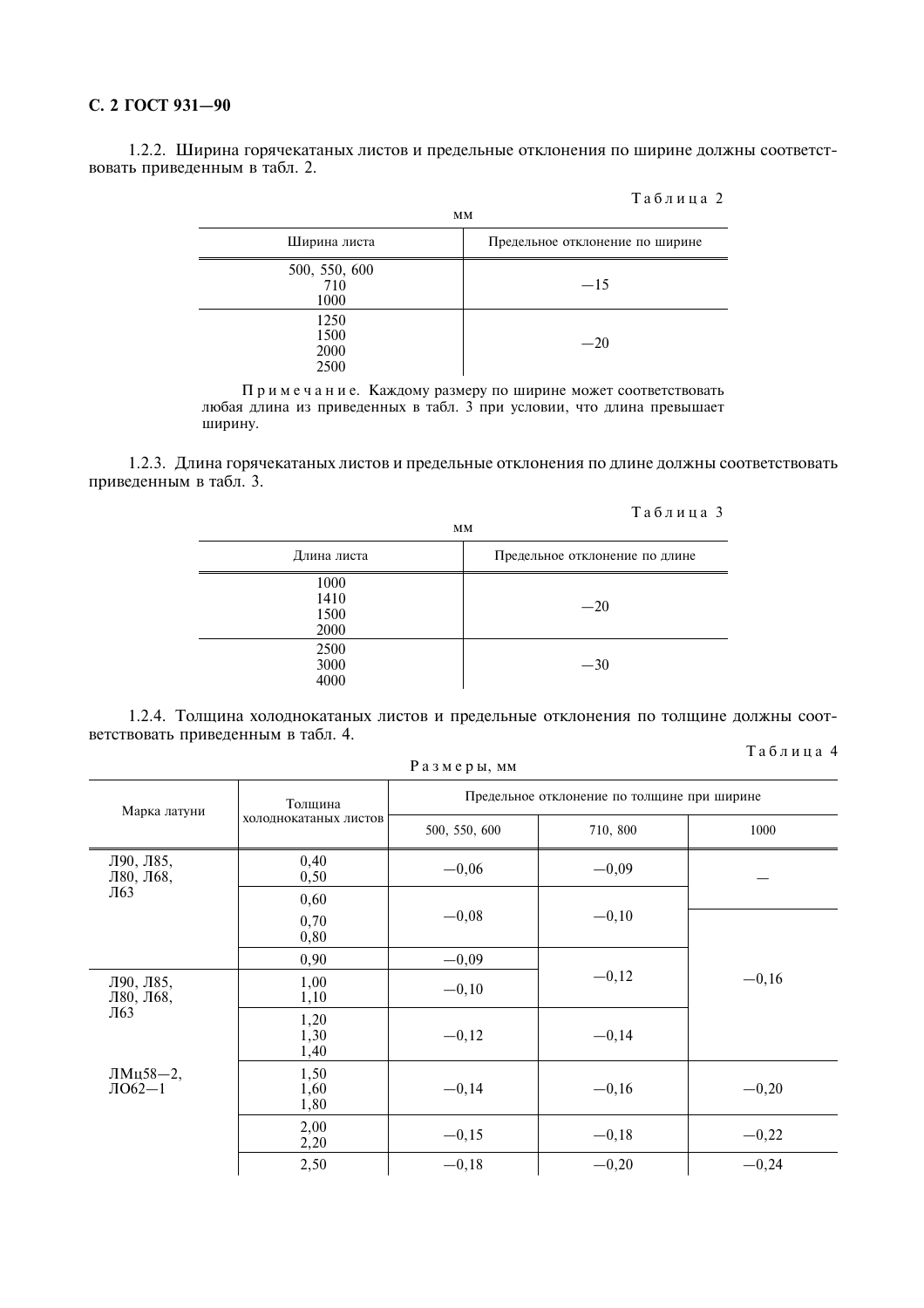| Продолжение табл. 4 |  |  |
|---------------------|--|--|
|---------------------|--|--|

| таэм сры, мм                        |                       |                                             |          |         |  |  |
|-------------------------------------|-----------------------|---------------------------------------------|----------|---------|--|--|
| Марка латуни                        | Толщина               | Предельное отклонение по толщине при ширине |          |         |  |  |
|                                     | холоднокатаных листов | 500, 550, 600                               | 710, 800 | 1000    |  |  |
| Л90, Л85                            | 3,00                  | $-0,18$                                     | $-0,20$  | $-0,24$ |  |  |
| Л80, Л68,<br>Л63,<br>ЛМц58-2,       | 3,50<br>4,00          | $-0,20$                                     | $-0,24$  | $-0,28$ |  |  |
| $\text{IO}62-1,$<br>$\text{IC59}-1$ | 4,50<br>5,00          | $-0,22$                                     | $-0,27$  | $-0,32$ |  |  |
|                                     | 5,50<br>6,00<br>6,50  | $-0,25$                                     | $-0,30$  | $-0,36$ |  |  |
|                                     | 7,00<br>8,00          | $-0,27$                                     | $-0,36$  | $-0,40$ |  |  |
|                                     | 9,00<br>10,00         | $-0,30$                                     | $-0,40$  | $-0,43$ |  |  |
|                                     | 11,00<br>12,00        | $-0,36$                                     | $-0,50$  | $-0,60$ |  |  |

 $P_3$  3 Men H MM

1.2.5. Ширина холоднокатаных листов и предельные отклонения по ширине должны соответствовать приведенным в табл. 5.

#### Таблица 5

| Размеры, мм                                            |                  |                   |             |                                                |       |  |
|--------------------------------------------------------|------------------|-------------------|-------------|------------------------------------------------|-------|--|
| Марка латуни                                           | Ширина при длине |                   |             | Предельное отклонение по ширине<br>при толщине |       |  |
|                                                        | 1410             | 1500              | 2000        | до 3 включ.                                    | CB.3  |  |
| $\text{IC}59-1$                                        |                  | 500<br>550<br>600 |             |                                                |       |  |
| Л90, Л85,<br>Л80, Л68,<br>Л63,<br>ЛМц58-2,<br>$IO62-1$ | 710              | 600               | 800<br>1000 | $-5$                                           | $-10$ |  |

1.2.6. Длина холоднокатаных листов и предельные отклонения по длине должны соответствовать приведенным в табл. 6.

#### Таблина 6

|                                                |                      | Размеры, мм                                | пи олици о |  |
|------------------------------------------------|----------------------|--------------------------------------------|------------|--|
| Марка латуни                                   | Длина                | Предельное отклонение по длине при толщине |            |  |
|                                                |                      | до 3 включ.                                | св. 3      |  |
| $\text{JIC}59-1$                               | 1500                 |                                            |            |  |
| Л90, Л85, Л80,<br>Л68, Л63,<br>ЛМц58-2, ЛО62-1 | 1410<br>1500<br>2000 | $-10$                                      | $-20$      |  |

1.2.7. Допускаются короткомерные горячекатаные и холоднокатаные листы в количестве не более 15 % массы партии. Размеры короткомерных листов должны быть не менее 500×1000 мм.

1.2.8. Толщина и предельные отклонения по толщине холоднокатаных полос должны соответствовать приведенным в табл. 7.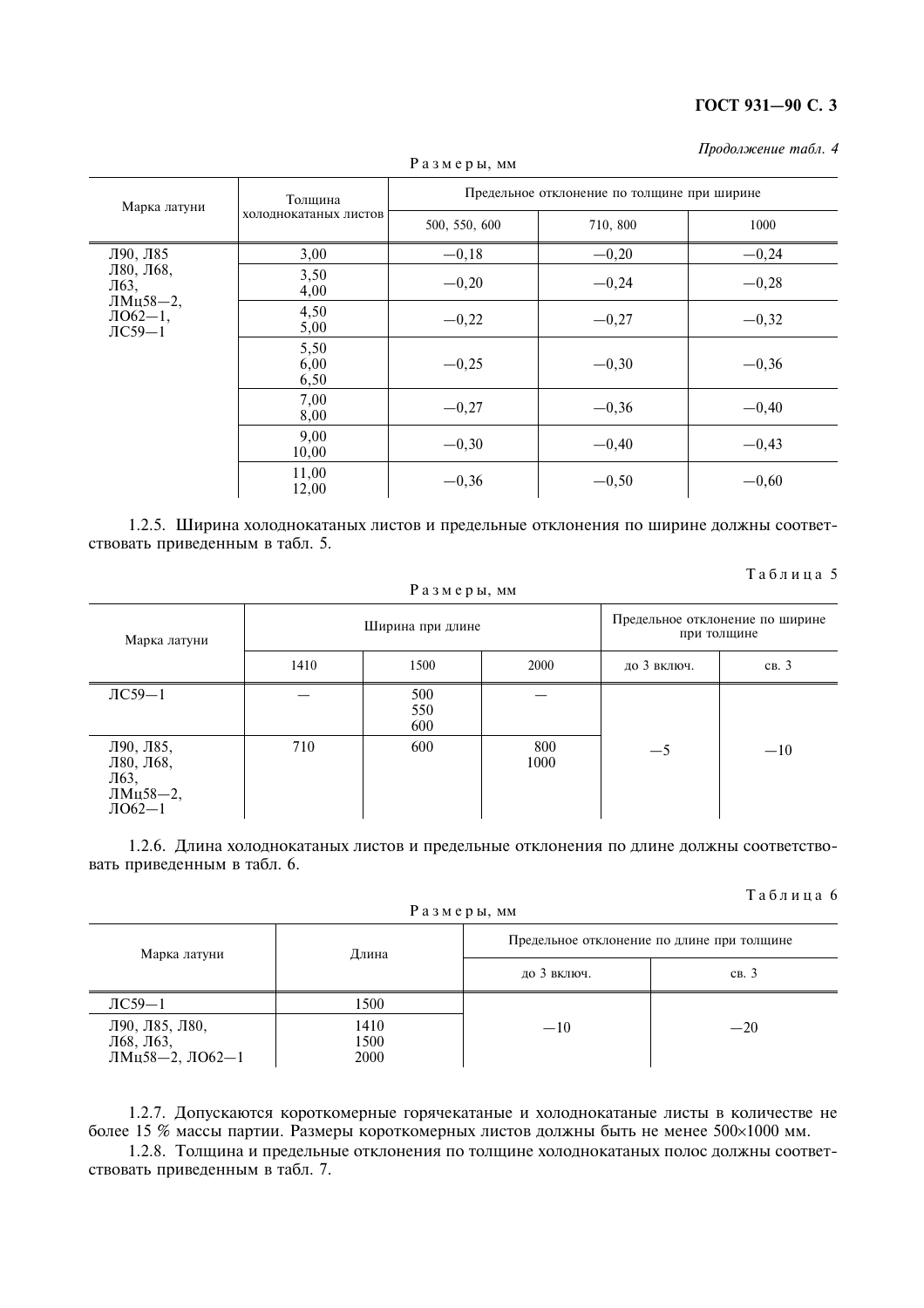#### С. 4 ГОСТ 931-90

|                                  |                              | Предельное отклонение по толщине полос при ширине |                     |                       |  |
|----------------------------------|------------------------------|---------------------------------------------------|---------------------|-----------------------|--|
| Марка латуни                     | Толщина полос                | Нормальной точности                               | Повышенной точности |                       |  |
|                                  |                              | от 40 до 600 включ.                               | от 40 до 300 включ. | св. 300 до 600 включ. |  |
| Л90, Л85,                        | 0,40                         | $-0,06$                                           | $-0,04$             |                       |  |
| Л80, Л68,                        | 0,50                         |                                                   | $-0,05$             |                       |  |
| Л63                              | 0,60                         | $-0,07$                                           |                     |                       |  |
|                                  | 0,70<br>0,80                 | $-0,08$                                           | $-0,06$             |                       |  |
|                                  | 0,90                         | $-0,09$                                           |                     | $-0,08$               |  |
| Л90, Л85,                        | 1,00                         |                                                   |                     |                       |  |
| Л80, Л68,<br>Л63,<br>ЛМц58-2,    | 1,10<br>1,20<br>1,30         | $-0,10$                                           | $-0,07$             | $-0,09$               |  |
| $\text{JIC59}-1,$<br>$J1062 - 1$ | 1,40<br>1,50                 |                                                   | $-0,09$             |                       |  |
|                                  | 1,60<br>1,80                 |                                                   |                     |                       |  |
|                                  | 2,00<br>2,20<br>2,50         | $-0,12$                                           |                     | $-0,10$               |  |
|                                  | 3,00<br>3,50<br>4,00         | $-0,16$                                           | $-0,12$             | $-0,12$               |  |
|                                  | 4,50<br>5,00<br>5,50         | $-0,20$                                           | $-0,14$             | $-0,14$               |  |
|                                  | 6,00<br>6,50<br>7,00<br>8,00 | $-0,25$                                           | $-0,16$             | $-0,16$               |  |
|                                  | 9,00<br>10,00                | $-0,30$                                           | $-0,18$             | $-0,18$               |  |
| Л90, Л85,<br>Л80, Л68, Л63       | 11,00<br>12,00               | $-0,36$                                           |                     |                       |  |

Размеры, мм

Таблица 7

1.2.9. Ширина и предельные отклонения по ширине холоднокатаных полос нормальной точности должны соответствовать приведенным в табл. 8.

 $MM$ 

Таблица 8

|                                                                | Предельное отклонение по ширине нормальной точности при толщине |                          |                          |                          |                           |  |  |
|----------------------------------------------------------------|-----------------------------------------------------------------|--------------------------|--------------------------|--------------------------|---------------------------|--|--|
| Ширина полос                                                   | до $1,0$                                                        | CB. 1.0<br>до 2,0 включ. | CB. 2.0<br>до 4,0 включ. | CB. 4.0<br>до 6,0 включ. | CB. 6.0<br>до 12,0 включ. |  |  |
| $\begin{bmatrix} 40, 50, 60, 70, 80, \\ 90, 100 \end{bmatrix}$ | $-0,7$                                                          | $-0,8$                   | $-2,0$                   |                          |                           |  |  |
| 150, 200, 250, 300                                             | $-1,5$                                                          | $-1,5$                   |                          | $-3,5$                   |                           |  |  |
| 350, 400, 450, 500,<br>550, 600                                | $-2,0$                                                          | $-3,0$                   | $-3,0$                   | $-4,0$                   | $-7,0$                    |  |  |

1.2.10. Ширина и предельные отклонения по ширине холоднокатаных полос повышенной точности должны соответствовать приведенным в табл. 9.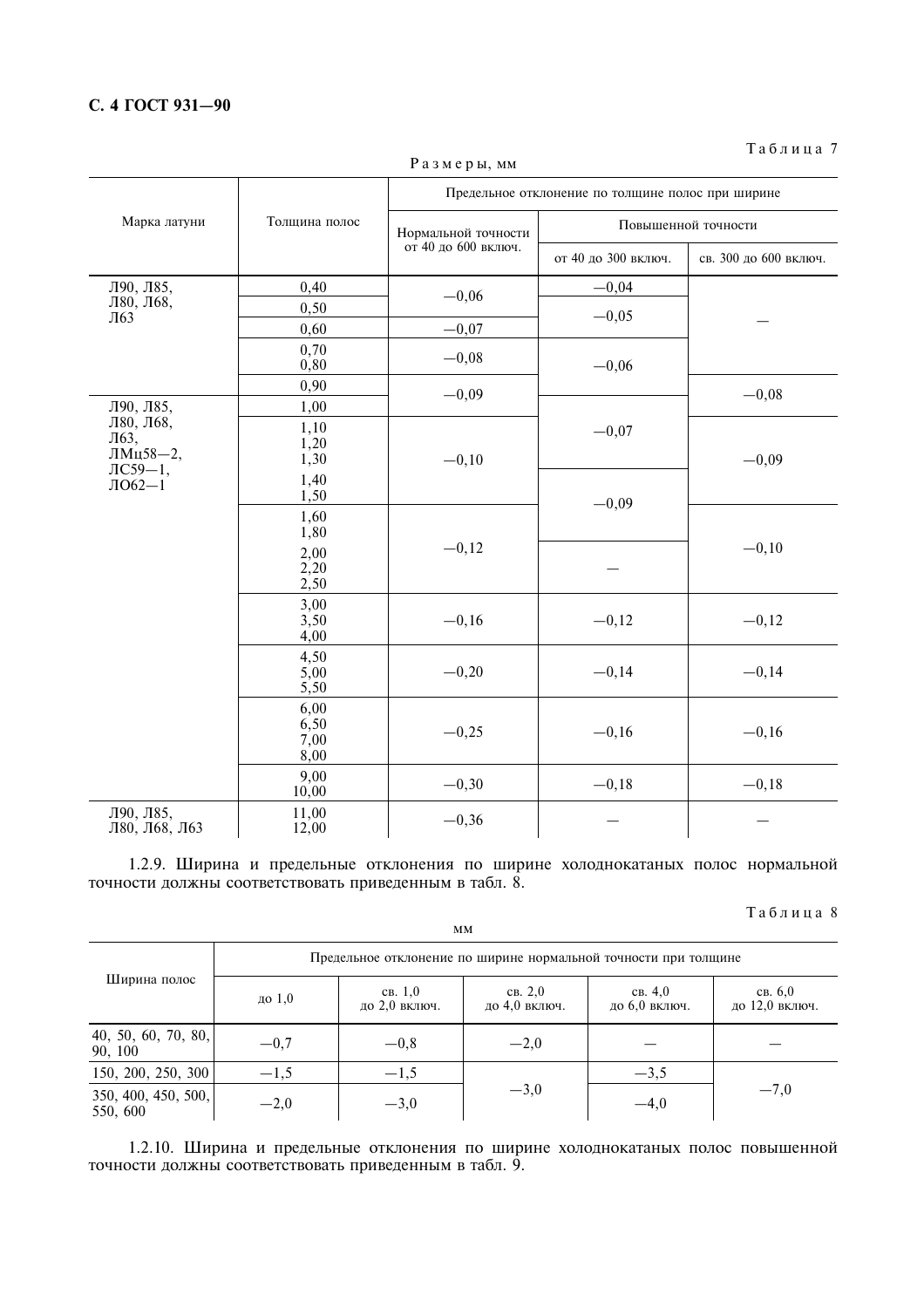#### Таблица 9

| Ширина полос                 | Предельное отклонение по ширине повышенной точности при толщине полос |                       |  |  |  |
|------------------------------|-----------------------------------------------------------------------|-----------------------|--|--|--|
|                              | до 1,0 включ.                                                         | св. 1,0 до 2,0 включ. |  |  |  |
| 40, 50, 60, 70, 80, 90, 100  | $-0.5$                                                                |                       |  |  |  |
| 150                          |                                                                       | $-0.8$                |  |  |  |
| 200, 250, 300                | $-1.0$                                                                | $-1.3$                |  |  |  |
| 350, 400, 450, 500, 550, 600 |                                                                       | $-1.6$                |  |  |  |

1.2.11. Полосы изготовляют длиной от 500 до 2000 мм мерной, кратной мерной с интервалом 500 мм и немерной длины.

Предельное отклонение по длине мерной и кратной мерной длине - минус 10 мм.

1.2.12. Теоретическая масса 1 м<sup>2</sup> горячекатаных и холоднокатаных листов и полос приведена в приложении 1.

1.2.13. Размеры, точность изготовления, состояние материала, марку латуни листов и полос потребитель указывает в заказе. При отсутствии требований в заказе точность изготовления определяет изготовитель.

Условные обозначения представляют по схеме:

| Лист (полоса)         | X | $\Pi$ P | X | X | $\ddots$ | XX | $\ddotsc$ | XX | ГОСТ 931-90 |
|-----------------------|---|---------|---|---|----------|----|-----------|----|-------------|
| Способ изготовления   |   |         |   |   |          |    |           |    |             |
| Форма сечения         |   |         |   |   |          |    |           |    |             |
| Точность изготовления |   |         |   |   |          |    |           |    |             |
| Состояние             |   |         |   |   |          |    |           |    |             |
| Размеры               |   |         |   |   |          |    |           |    |             |
| Длина (мерность)      |   |         |   |   |          |    |           |    |             |
| Марка                 |   |         |   |   |          |    |           |    |             |
| Особые условия        |   |         |   |   |          |    |           |    |             |
| Обозначение стандарта |   |         |   |   |          |    |           |    |             |

при следующих сокращениях: Способ изготовления: горячекатаный — Г; холоднокатаный - Д; Форма сечения: прямоугольный (ая) - ПР. Точность изготовления (для полос): нормальная по толщине и ширине - Н; повышенная по толщине и ширине - П; нормальная по толщине и повышенная по ширине - К; повышенная по толщине и нормальная по ширине - И. Точность изготовления по длине холоднокатаных листов: нормальная - Н; повышенная - П; высокая - В. Состояние: мягкое - М; полутвердое - П; твердое - T;

 $MM$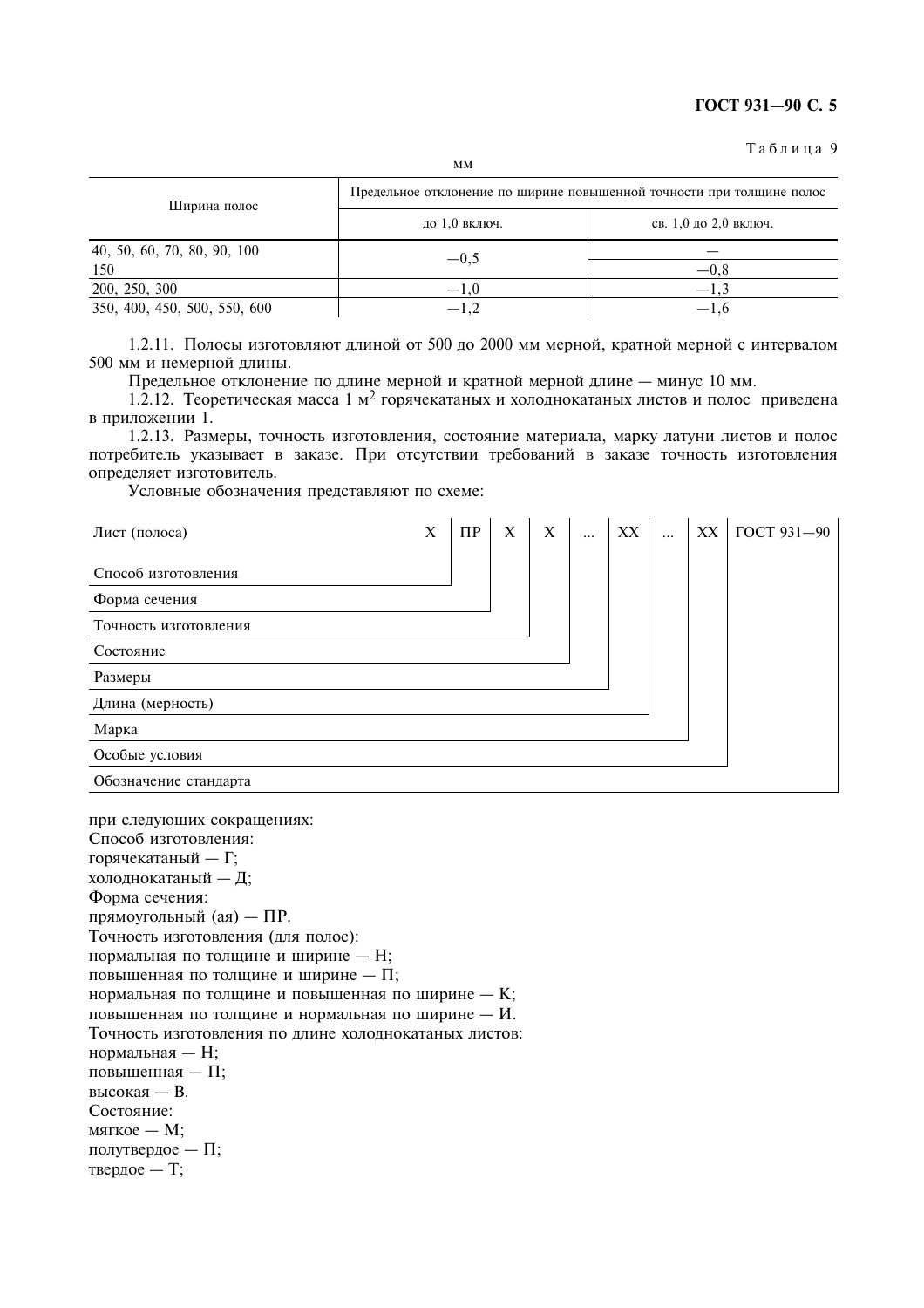#### С. 6 ГОСТ 931-90

особотвердое — О. Длина (мерность): немерная - НД;

мерная — МД;

кратная мерной - КД.

Особые условия:

антимагнитная - AM.

Мерность указывается только для полос.

Вместо отсутствующих данных ставится знак Х, кроме обозначения длины (мерности) и особых условий.

Примеры условных обозначений:

Лист горячекатаный размером 5×600×1500 мм из латуни марки Л63:

#### Лист ГПРХХ 5×600×1500 Л63 ГОСТ 931-90

Лист холоднокатаный, повышенной точности изготовления по длине, мягкий, размером  $4\times1000\times2000$  мм из латуни марки ЛМц58-2:

Лист ДПРПМ 4×1000×2000 ЛМц 58-2 ГОСТ 931-90

Полоса холоднокатаная, нормальной точности изготовления по толщине и ширине, твердая, размером 2,5×400×1000 мм, мерной длины, из латуни марки ЛО62-1:

Полоса ЛПРНТ 2.5×400×1000 МЛ ЛО62-1 ГОСТ 931-90

#### (Поправка).

#### 1.3. Характеристики

1.3.1. Листы и полосы изготовляют из латуней марок по ГОСТ 15527:

горячекатаные листы изготовляют из латуней марок Л63, ЛО62-1, ЛС59-1 и ЛМц58-2;

холоднокатаные листы и полосы - из латуней марок Л90, Л85, Л80, Л68, Л63, ЛМц58-2, ПО62-1 и ПС59-1

1.3.2. По состоянию материала листы и полосы изготовляют:

мягкими - из латуней марок Л90, Л85, Л80, Л68, Л63, ЛМц58-2 и ЛС59-1;

полутвердыми — из латуней марок Л90, Л85, Л80, Л68, Л63, ЛС59-1 и ЛМц58-2;

твердыми — из латуней марок Л90, Л85, Л80, Л68, Л63, ЛС59-1, ЛМц58-2 и ЛО62-1;

особотвердыми из латуней марок Л68 и Л63;

пружинно-твердыми - из латуни марки Л63.

Особотвердые листы и полосы изготовляют толщиной до 2 мм включительно.

1.3.3. Поверхность листов и полос должна быть гладкой, чистой, свободной от загрязнений, затрудняющих визуальный осмотр.

Допускаются отдельные мелкие поверхностные дефекты, не выводящие листы и полосы при контрольной зачистке за предельные отклонения по толщине.

Допускаются для мягких листов и полос малозначительные местные потемнения, покраснения и цвета побежалости.

1.3.4. Мягкие листы и полосы должны быть протравлены.

После безокислительного отжига мягкие листы и полосы травлению не подлежат.

1.3.5. Характеристики базового исполнения

1.3.5.1. Листы и полосы должны быть плоскими.

Прогиб не должен превышать 1.0 мм на каждые 100 мм ширины и 20 мм на каждые 1000 мм длины.

1.3.5.2. Листы и полосы должны быть ровно обрезаны и не должны иметь значительных заусенцев.

Заворот кромки, волнистая и рваная кромка не допускаются.

Косина реза не должна превышать предельные отклонения по ширине и длине.

1.3.5.3. Серповидность полос толщиной до 4 мм не должна превышать 5 мм на 1 м длины, толщиной свыше 4 мм - 8 мм на 1 м длины.

1.3.5.4. Механические свойства листов и полос должны соответствовать приведенным в табл. 10.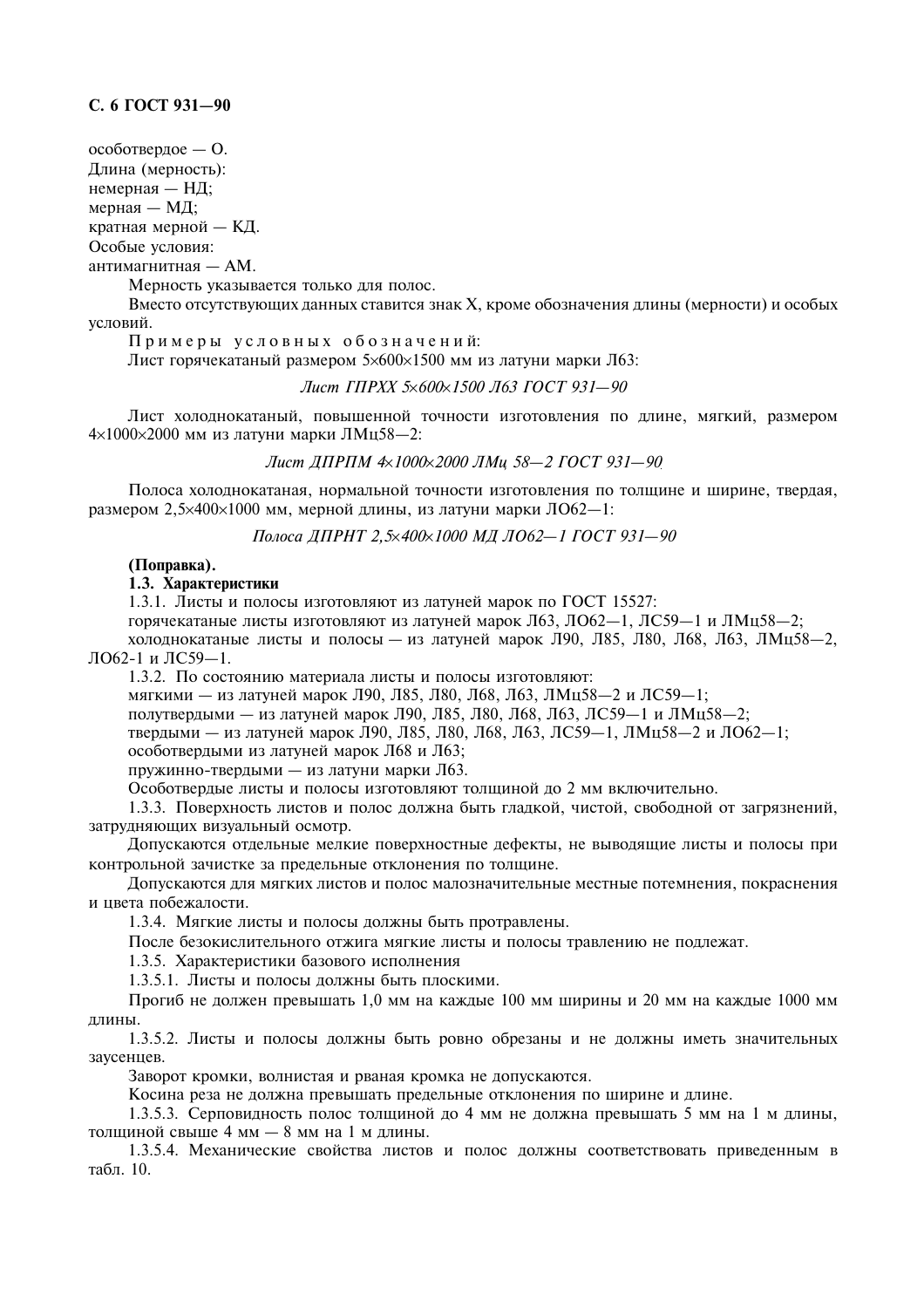#### $T a 6 \pi u$ ца 10

| Способ            | Марка  | Состояние<br>материала | Толщина, мм                                                      |                                         |                  | Ширина, мм | Временное<br>сопротивление            | Относи-<br>тельное                              |
|-------------------|--------|------------------------|------------------------------------------------------------------|-----------------------------------------|------------------|------------|---------------------------------------|-------------------------------------------------|
| изготовле-<br>ния | латуни |                        | листа                                                            | полосы                                  | листа            | полосы     | $\sigma_B$ , $H/MM^2$<br>$(KTC/MM^2)$ | удлинение<br>$\delta_{10}, \, \%$ , не<br>менее |
| Холодно-          |        | Мягкий                 | От 0,40                                                          |                                         | До 800           |            | От 230(24)                            |                                                 |
| катаные           |        |                        | до 0,60<br>От 0,70<br>до 12,00                                   | От 0,40<br>До 600<br>до 12,00<br>ВКЛЮЧ. |                  | До 600     | до 340(35)                            | 36                                              |
|                   |        | Полутвер-              | От 0,40                                                          |                                         | До 800           |            | От 290(30)                            |                                                 |
|                   | Л90    | дый                    | до 0,60<br>От 0,70<br>до 12,00                                   | От 0,40<br>до 12,00                     | До 1000          | До 600     | до 390(40)                            | 10                                              |
|                   |        | Твердый                | От 0,40                                                          |                                         | До 800           |            | Не менее                              |                                                 |
|                   |        |                        | до 0,60<br>От 0,70<br>до 10,00                                   | От 0,40<br>до 10,00                     | До 1000          | До 600     | 350(36)                               | 3                                               |
|                   |        | Мягкий                 | От 0,40                                                          |                                         | До 800           |            | От 250(26)                            |                                                 |
| Л85               |        |                        | до 0,60<br>От 0,70<br>до 12,00                                   | От 0,40<br>до 12,00                     | До 1000          | До 600     | до 360(37)                            | 38                                              |
|                   |        | Полутвер-              | От 0.40                                                          |                                         | До 800           |            | От 320(33)                            |                                                 |
|                   |        | дый                    | до 0,60<br>От 0,70<br>до 12,00                                   | От 0,40<br>до 12,00                     | До 1000          | До 600     | до 430(44)                            | 12                                              |
|                   |        | Твердый                | От 0,40                                                          |                                         | До 800           |            | Не менее                              |                                                 |
|                   |        |                        | до 0,60<br>От 0,70<br>до 10,00                                   | От 0,40<br>до 10,00                     | До 1000          | До 600     | 390(40)                               | 3                                               |
|                   |        | Мягкий                 | От 0,40                                                          |                                         | До 800           |            | OT $260(27)$                          |                                                 |
|                   |        |                        | до 0,60<br>От 0,70<br>до 12,00                                   | От 0,40<br>до 12,00                     | До 1000          | До 600     | до 370(38)                            | 40                                              |
|                   |        | Полутвер-<br>дый       | От 0,40<br>От 0,40<br>до 0,60<br>От 0,70<br>до 12,00<br>до 12,00 | До 800                                  |                  |            |                                       |                                                 |
|                   | Л80    |                        |                                                                  |                                         | До 1000          | До 600     | От 330(34)<br>до 430(44)              | 15                                              |
|                   |        | Твердый                | От 0,40                                                          |                                         | До 800           |            |                                       |                                                 |
|                   |        |                        | до 0,60<br>От 0,70<br>до 10,00                                   | От 0,40<br>до 10,00                     | До 1000          | До 600     | Не менее<br>390(40)                   | 3                                               |
|                   |        | Мягкий                 | От 0,40                                                          |                                         | До 800           |            |                                       |                                                 |
|                   |        |                        | до 0,60<br>От 0,70<br>до 12,00                                   | От 0,40<br>до 12,00                     | До 1000          | До 600     | От 290(30)<br>до 370(38)              | 42                                              |
|                   |        | Полутвер-              | От 0,40                                                          | От 0,40                                 | До 800           |            |                                       |                                                 |
|                   | Л68    | дый                    | до 0,60<br>От 0,70<br>до 12,00                                   | до 12,00                                | До 1000          | До 600     | От 340(35)<br>до 470(48)              | 20                                              |
|                   |        | Твердый                | От 0,40<br>до 0,60                                               | От 0,40                                 | До 800           |            |                                       |                                                 |
|                   |        |                        | От 0,70<br>до 10,0                                               | до 10,00                                | До 1000          | До 600     | От 430(44)<br>до 540(55)              | 10                                              |
|                   |        | Особо-<br>твердый      | От 0,40<br>до 2,00                                               | От 0,40<br>до 2,00                      | До 600           | До 600     | Не менее<br>520(53)                   |                                                 |
|                   |        | Мягкий                 | От 0,40                                                          |                                         | ВКЛЮЧ.<br>До 800 |            |                                       |                                                 |
|                   | Л63    |                        | до 0,60<br>От 0,70<br>до 12,00                                   | От 0,40<br>до 12,00                     | До 1000          | До 600     | От 290(30)<br>до 400(41)              | 38                                              |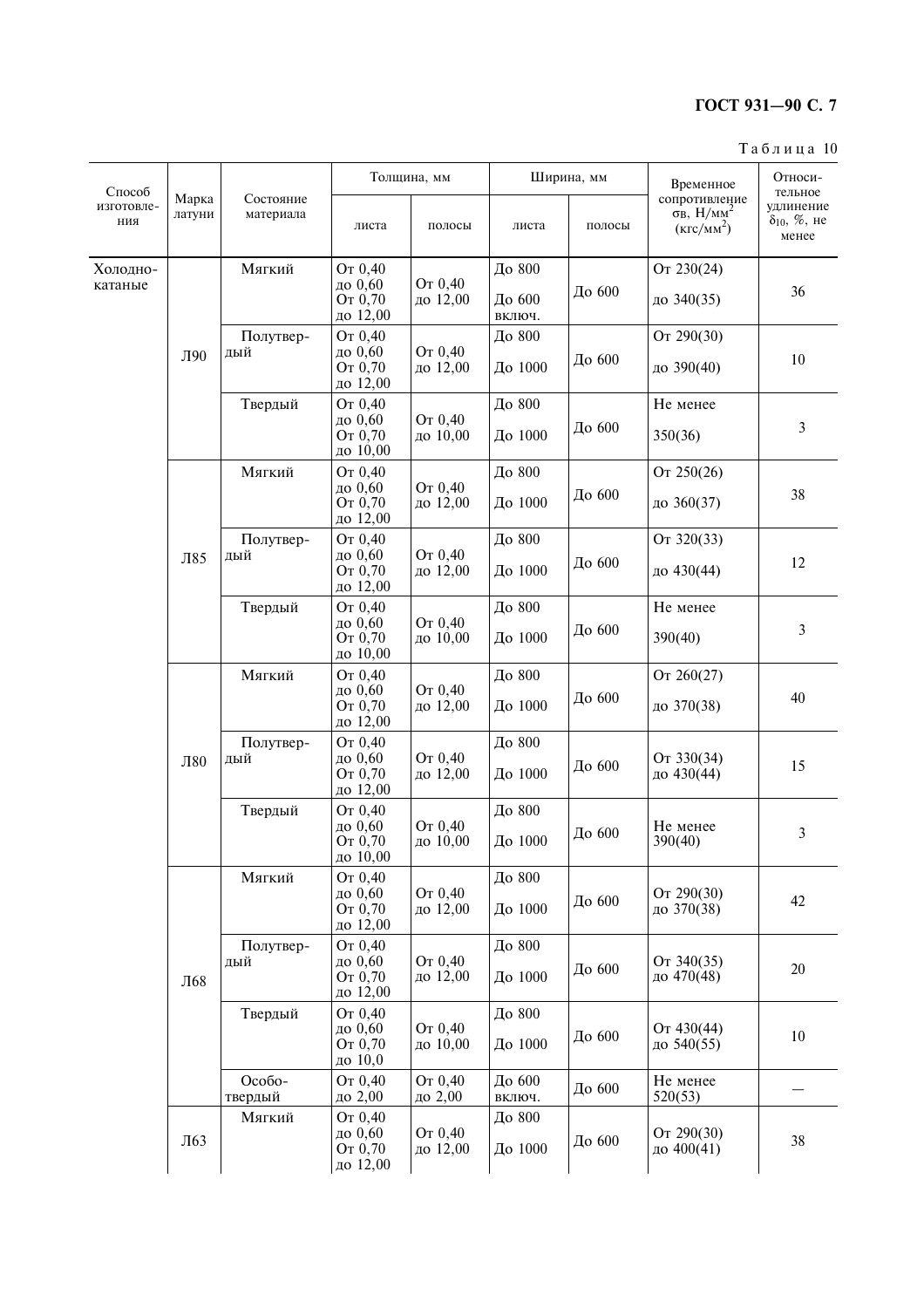Продолжение табл. 10

| Способ              |                 | Состояние<br>материала | Толщина, мм                               |                          |                   | Ширина, мм                       | Временное                                                        | Относи-<br>тельное                          |
|---------------------|-----------------|------------------------|-------------------------------------------|--------------------------|-------------------|----------------------------------|------------------------------------------------------------------|---------------------------------------------|
| изготовле-<br>ния   | Марка<br>латуни |                        | листа                                     | полосы                   | листа             | полосы                           | сопротивление<br>$\sigma_B$ , $H/MM^2$<br>(KFC/MM <sup>2</sup> ) | удлинение<br>$\delta_{10}$ , %, не<br>менее |
| Холодно-<br>катаные |                 | Полутвер-<br>дый       | От 0,40<br>до 0,60<br>От 0,70<br>до 12,00 | От 0,40<br>до 12,00      | До 800<br>До 1000 | До 600                           | От 340(35)<br>до 470(48)                                         | 20                                          |
|                     | Л63             | Твердый                | От 0.40<br>до 0,60<br>OT 0.70<br>до 10,00 | От 0.40<br>до 10,00      | До 800<br>До 1000 | До 600                           | Or 410(42)<br>до 570(58)                                         | 8                                           |
|                     |                 | Особотвер-<br>дый      | От 0,40<br>до 2,00                        | От 0,40<br>до 2,00       | До 600<br>включ.  | До 600                           | Or 510(52)<br>до 640(65)                                         | $\overline{4}$                              |
|                     |                 | Пружинно-<br>твердый   | От 0,40<br>до 0,60<br>От 0,70<br>до 12,00 | От 0,40<br>до 12,00      | До 800<br>До 1000 | До 600                           | Не менее<br>610(62)                                              |                                             |
|                     | $\text{IC}59-1$ | Мягкий                 | OT 3,00<br>до 12,00                       | OT 1,00<br>до 10,00      | До 600<br>включ.  | До 600                           | От 340(35)<br>до 470(48)                                         | 25                                          |
|                     |                 | Твердый                | От 3,00<br>до 10,00                       | OT 1,00<br>до 10,00      | До 600<br>включ.  | До 600                           | Or 460(47)<br>до 610(62)                                         | 5                                           |
|                     | ЛМц58-2         | Мягкий                 | От 1,00<br>до 12,00                       | OT 1,00<br>до 10,00      | До 1000           | До 600                           | От 380(39)<br>до 470(48)                                         | 30                                          |
|                     |                 | Полутвер-<br>дый       | OT 1.00<br>до 12,00                       | OT 1,00<br>до 10,00      | До 1000           | До 600                           | Or 420(43)<br>до 590(60)                                         | 15                                          |
|                     |                 | Твердый                | OT 1.00<br>до 10,00                       | OT 1,00<br>до 10,00      | До 1000           | До 600                           | Не менее<br>590(60)                                              | 3                                           |
|                     | $JIO62-1$       | Твердый                | OT 1,00<br>до 10,00                       | OT 1,00<br>до 10,00      | До 1000           | До 600                           | Не менее<br>390(40)                                              | 5                                           |
| Горяче-<br>катаные  | Л63             |                        | OT 5,00<br>до 25,00                       |                          | От 600<br>до 2500 |                                  | От 290(30)<br>до 390(40)                                         | 30                                          |
|                     | $J1062 - 1$     |                        | OT 5,00<br>до 25,00                       | $\overline{\phantom{0}}$ | От 600<br>до 2500 | $\overbrace{\phantom{12322111}}$ | От 340(35)<br>до 440(45)                                         | 20                                          |
|                     | $\text{IC}59-1$ |                        | OT 5,00<br>до 25,00                       |                          | От 600<br>до 2500 | $\overline{\phantom{0}}$         | От 360(37)<br>до 490(50)                                         | 18                                          |
|                     | ЛМц58-2         |                        | OT 5,00<br>до 25,00                       |                          | От 600<br>до 2500 |                                  | Не менее<br>390(40)                                              | 25                                          |

Примечания:

1. Верхний предел временного сопротивления может быть выше, но не более чем на 20 Н/мм<sup>2</sup> (2 кгс/мм<sup>2</sup>) при сохранении относительного удлинения не менее приведенного в табл. 10.

2. Значения твердости указаны в приложении 2.

3. Глубина выдавливания при испытании на вытяжку сферической лунки приведена в приложении 3.

1.3.5.5. Холоднокатаные листы и полосы толщиной  $1.0-10.0$  мм должны выдерживать испытание на изгиб в холодном состоянии вдоль прокатки:

мягкие - на 180°;

полутвердые — на 90°

вокруг оправки с радиусом закругления, равным толщине листа или полосы. Появление следов надрывов и трещин не допускается.

1.3.6. Характеристики исполнения, устанавливаемые по требованию потребителя

1.3.6.1. Листы горячекатаные изготовляют промежуточных размеров по толщине, ширине, длине с предельными отклонениями по ближайшему большему размеру, приведенными в табл. 1, 2, 3.

1.3.6.2. Листы холоднокатаные изготовляют промежуточных размеров по толщине, ширине, длине с предельными отклонениями по ближайшему большему размеру, приведенными в табл. 4, 5 и 6.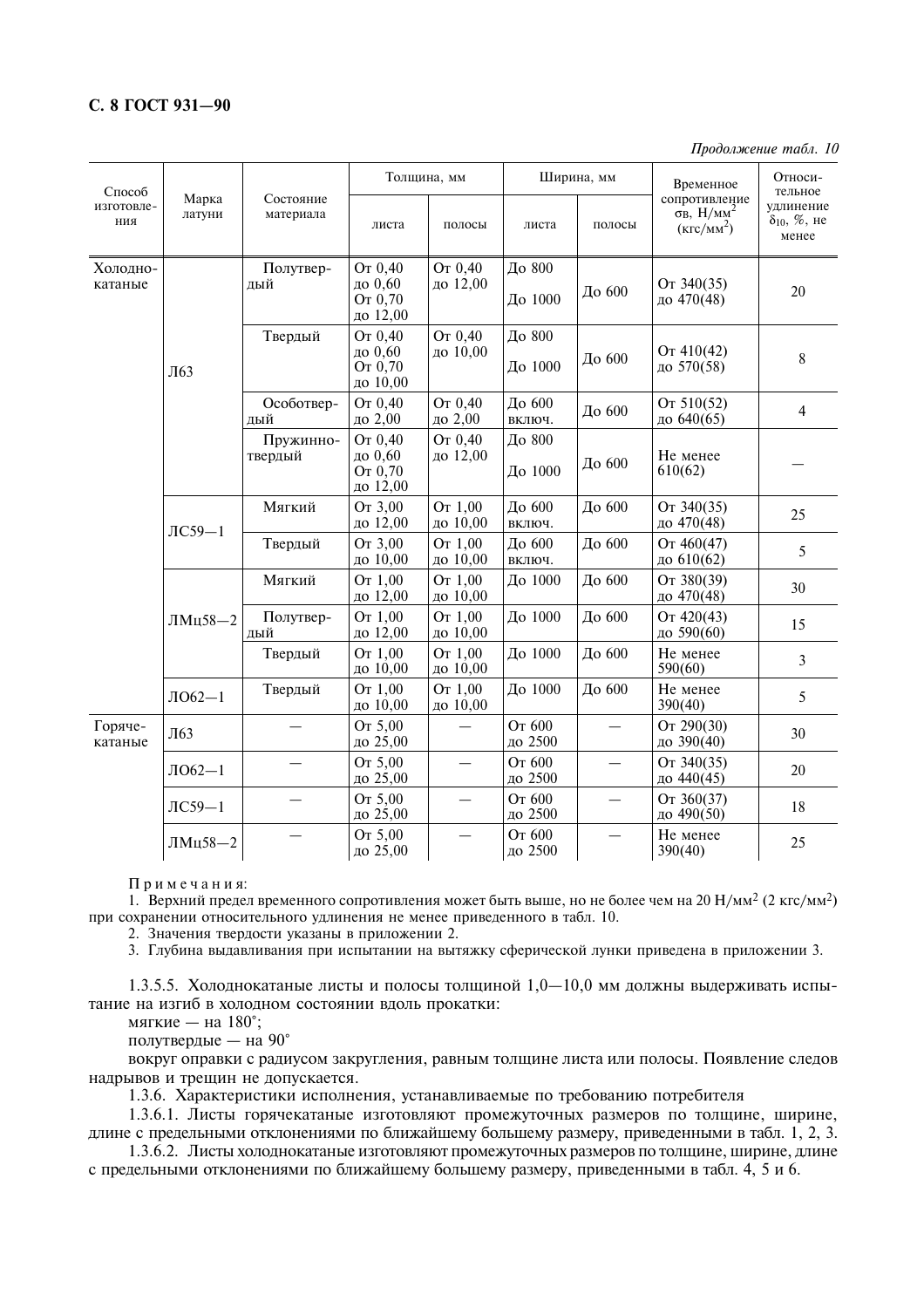1.3.6.3. Листы холоднокатаные изготовляют повышенной точности по длине с предельным отклонением для листов толщиной до 3 мм включительно - минус 5 мм, толщиной свыше 3 мм минус 10 мм.

1.3.6.4. Листы холоднокатаные изготовляют высокой точности по длине с предельным отклонением для листов толщиной свыше 3 мм - минус 6 мм.

1.3.6.5. Полосы изготовляют промежуточных размеров по толщине, ширине, длине с предельными отклонениями по ближайшему большему размеру, приведенными в табл. 7, 8 и 9.

При этом полосы повышенной точности по ширине изготовляют:

толщиной до 1 мм включ. - шириной до 100 мм включ.;

толщиной до 2 мм включ. - шириной от 150 до 600 мм включ.

Полосы мерной и кратной мерной длины изготовляют с предельным отклонением по длине минус 10 мм.

1.3.6.6. Листы и полосы изготовляют повышенной точности по прогибу — не более 0.8 мм на каждые 100 мм ширины и не более 15 мм на каждые 1000 мм длины.

1.3.6.7. Листы и полосы изготовляют антимагнитными в соответствии с ГОСТ 15527.

1.3.6.8. Листы и полосы в полутвердом состоянии из латуни марки Л63 изготовляют с временным сопротивлением  $\sigma_{\rm B}$  от 380(39) до 470(48) Н/мм<sup>2</sup> (кгс/мм<sup>2</sup>).

1.3.6.9. Холоднокатаные листы и полосы изготовляют с механическими свойствами, приведенными в табл. 11.

#### Таблина 11

| Способ<br>изготовления | Марка<br>латуни | Состояние материала | Временное сопротивление ов.<br>$H/MM2$ (KFC/MM <sup>2</sup> ) | Относительное удлинение $\delta_{10}$ ,<br>$%$ , не менее |
|------------------------|-----------------|---------------------|---------------------------------------------------------------|-----------------------------------------------------------|
| Холодно-               | Л90             | Мягкий              | От 230(24) до 320(35)                                         | 36                                                        |
| катаные                |                 | Полутвердый         | От 290(30) до 370(38)                                         | 10                                                        |
|                        | Л68             | Мягкий              | От 280(29) до 370(38)                                         | 42                                                        |
|                        | Л63             | Мягкий              | От 290(30) до 390(40)                                         | 40                                                        |
|                        |                 | Полутвердый         | От 350(35) до 450(46)                                         | 22                                                        |
|                        |                 | Твердый             | От 430(42) до 530(54)                                         | 8                                                         |

1.3.7. Характеристики исполнения, устанавливаемые по согласованию потребителя и изготовителя

1.3.7.1. Допускается требования к качеству поверхности устанавливать по эталонам, утвержденным в установленном порядке.

1.3.7.2. Горячекатаные и холоднокатаные листы толщиной свыше 4 мм изготовляют с обкатанной кромкой без обрезки.

1.3.7.3. Холоднокатаные листы и полосы толщиной  $1-10$  мм, прошедшие испытания на изгиб вдоль направления прокатки, испытаниям на растяжение не подвергают.

1.3.7.4. Допускается для испытания на растяжение и изгиб отбирать два листа или две полосы от партии.

#### 1.4. Маркировка

1.4.1. На конце каждого листа или полосы на прочно прикрепленном бумажном ярлыке должны быть нанесены не смываемой водой краской:

товарный знак или товарный знак и наименование предприятия-изготовителя;

условное обозначение листов или полос;

номер партии:

штамп или клеймо отдела технического контроля.

При отгрузке листов и полос, связанных в пачки, приведенные данные наносят на ярлык, прикрепляемый к пачке, или наклеенный на верхнюю полосу или верхний лист пачки.

1.4.2. Транспортная маркировка, место нанесения, способ исполнения транспортной маркировки, способ крепления ярлыка - по ГОСТ 14192 с нанесением манипуляционного знака «Беречь от влаги».

При транспортировании грузов воздушным транспортом ярлыки должны быть деревянными или металлическими и крепиться с двух сторон.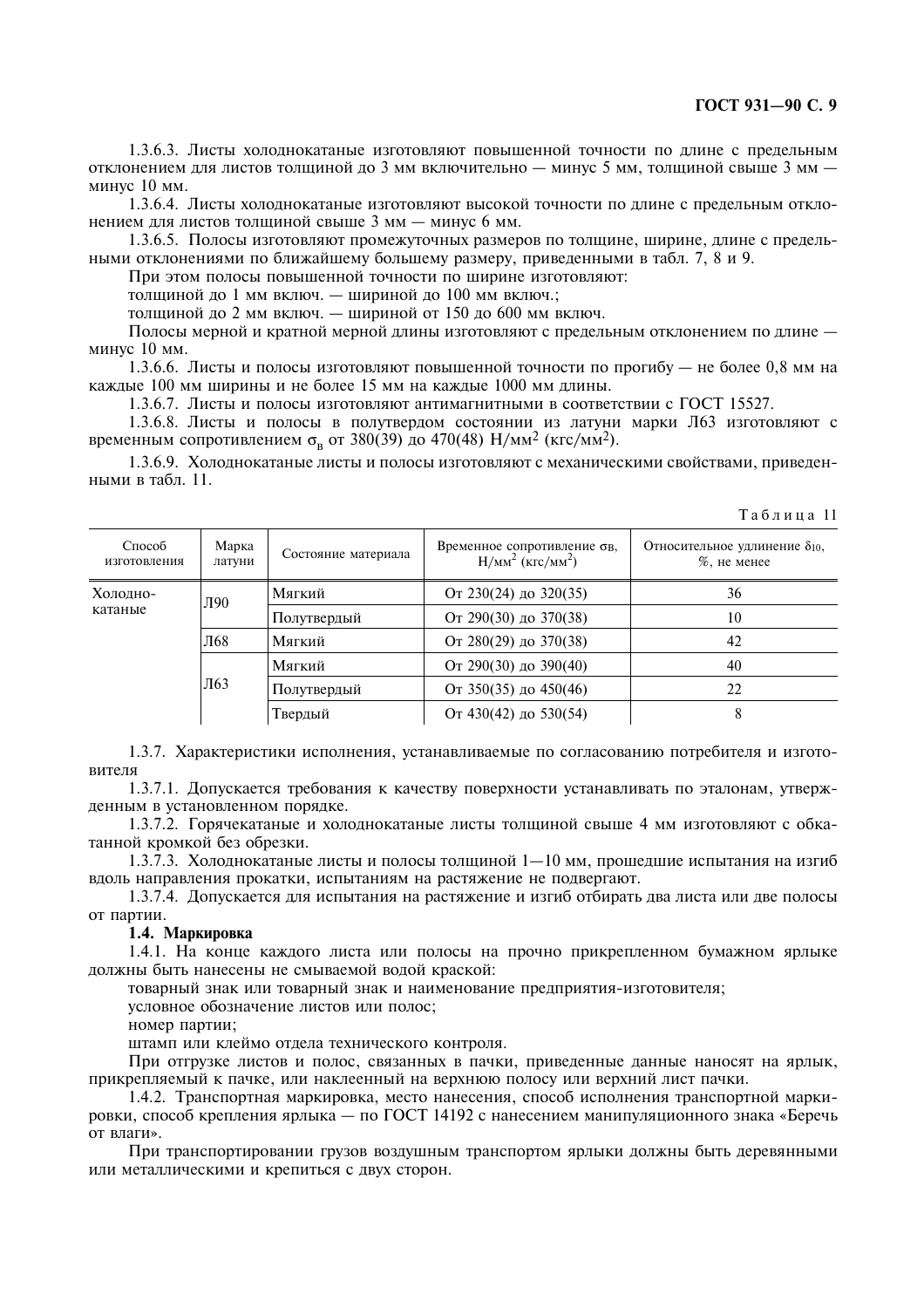#### С. 10 ГОСТ 931-90

#### 1.5. Упаковка

1.5.1. Упаковка должна обеспечивать зашиту листов и полос от механических повреждений. воздействия влаги и активных химических веществ в процессе транспортирования и хранения.

Листы и полосы толщиной до 1,5 мм должны быть упакованы в плотные дошатые или решетчатые ящики.

Допускается упаковывать листы и полосы толщиной до 1,5 мм в пачки. Пачки должны быть обернуты в два слоя бумагой и защищены сверху и снизу досками (только для полос) или деревянными щитами, размеры которых соответствуют ширине и длине пачки, и перевязаны не менее чем в двух местах или крестообразно лентой размером не менее 0,3 $\times$ 20 мм или проволокой толщиной не менее 2 мм.

Листы и полосы толщиной от 1,5 мм и более должны быть упакованы в пачки с односторонней защитой перевязанными щитами по размерам пачки, как указано выше.

Допускается листы и полосы толщиной от 1,5 мм и более, массой каждого листа или полосы, превышающей 30 кг, укладывать в контейнеры по ГОСТ 18477 или в универсальные или специализированные контейнеры по нормативно-технической локументации без упаковки и без защиты деревянными шитами.

При этом листы и полосы должны быть уложены и укреплены таким образом, чтобы не перемещались при транспортировании и погрузочно-разгрузочных работах. В качестве упаковочных средств и материалов и средств скрепления должны применяться:

ящики типов І. ІІ—1, ІІ—2, ІІІ—3, V—1, V—2, VІ—1, VІ—3 по ГОСТ 2991 и типов І—1, І—2 по ГОСТ 10198;

размеры ящиков по ГОСТ 21140 или по нормативно-технической документации;

лоски и шиты по нормативно-технической локументации:

бумага марок В-70, В-78 или Б по ГОСТ 2228;

лента по ГОСТ 3560:

проволока по ГОСТ 3282.

Упаковка и транспортирование листов и полос для районов Крайнего Севера или приравненных к ним районов - по ГОСТ 15846.

1.5.2. Грузовые места должны быть сформированы в транспортные пакеты. Габаритные размеры пакетов - по ГОСТ 24597.

Средства скрепления в транспортные пакеты - по ГОСТ 21650.

Масса грузового места или транспортного пакета не должна превышать 1250 кг.

1.5.3. Пакетирование проводят на поддонах по ГОСТ 9557 или с использованием брусков размером не менее 50×50 мм и длиной, равной ширине грузового места, в соответствии с требованиями ГОСТ 26663.

Транспортные пакеты должны быть обвязаны не менее чем в двух местах или крестообразно проволокой диаметром не менее 3 мм по ГОСТ 3282 или лентой размером не менее  $0.5\times30$  мм по **ГОСТ 3560.** 

Концы обвязочной проволоки скрепляют скруткой не менее пяти витков, лентой - в замок.

1.5.4. В каждый контейнер должен быть вложен упаковочный лист с указанием данных, приведенных в п. 1.4.1, и массы партии (нетто).

#### 2. ПРИЕМКА

2.1. Листы и полосы принимают партиями. Партия должна состоять из листов и полос одного размера, одного способа изготовления, одной марки латуни, одного состояния материала, одной точности изготовления и сопровождаться одним документом о качестве, содержащим:

товарный знак или товарный знак и наименование предприятия-изготовителя;

условное обозначение листов или полос;

результаты испытаний:

номер партии;

массу нетто партии.

2.2. Химический состав определяют на двух листах или двух полосах от партии.

Допускается на предприятии-изготовителе отбор проб проводить от расплавленного металла.

2.3. Для контроля толщины листов и полос от партии отбирают листы и полосы «вслепую» (методом наибольшей объективности) по ГОСТ 18321. План контроля — по ГОСТ 18242\*.

\* На территории Российской Федерации действует ГОСТ Р 50779.71-99.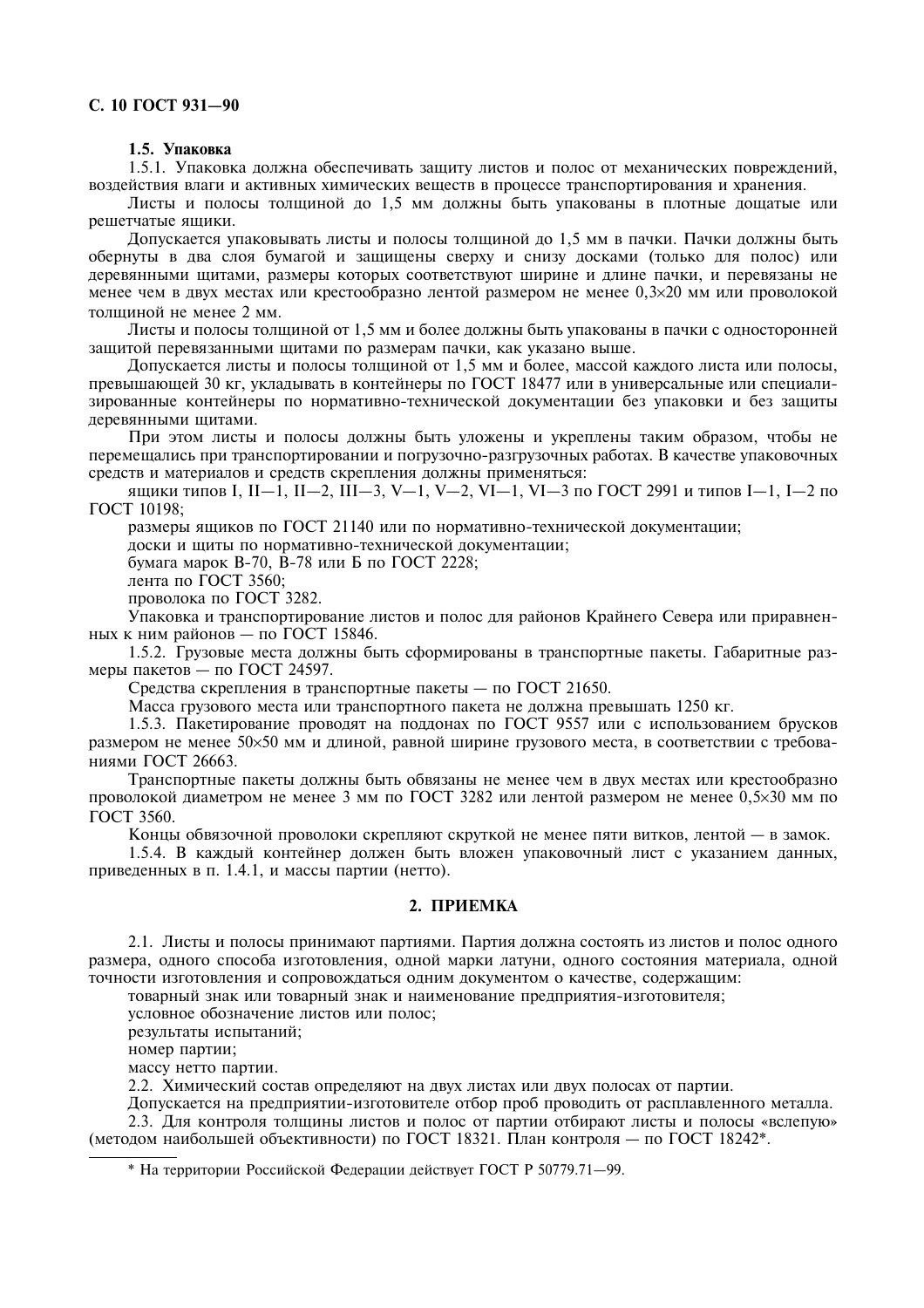Таблица 12

Количество контролируемых листов и полос отбирают в соответствии с табл. 12.

При контроле толщины количество контролируемых точек на каждом отобранном листе или полосе определяют в зависимости от общего числа участков длиной 100 мм по периметру листа или полосы по табл. 13.

При периметре, не кратном 100 мм, конечный участок длиной свыше 50 мм, но не более 100 мм принимается за олин участок.

Отобранные листы и полосы считают годными по толщине, если число результатов измерений, не соответствующих предельным отклонениям, приведенным в табл. 1, 4, 7, менее браковочного числа, приведенного в табл 13

| Количество листов или<br>полос в партии | Количество контроли-<br>руемых листов или<br>полос |
|-----------------------------------------|----------------------------------------------------|
| 8<br>$2\,\mathrm{no}$<br>Oт             | 2                                                  |
| 15<br>9<br>$\rightarrow$<br>≫           | 3                                                  |
| $16 \times$<br>25<br>»                  | 5                                                  |
| 50<br>26 »<br>≫                         | 8                                                  |
| - 90<br>$51 \times$<br>»                | 13                                                 |
| - 91<br>$\ast$ 150<br>≫                 | 20                                                 |
| $151 \times 280$<br>»                   | 32                                                 |
| $281 \times 500$<br>»                   | 50                                                 |
| $501 \times 1200$<br>$\lambda$          | 80                                                 |
| $* 1201 * 3200$                         | 125                                                |
|                                         |                                                    |

Таблина 13

| Количество участков в листе или полосе $(N)$ | Количество контролируемых точек в листе<br>или полосе | Браковочное число |
|----------------------------------------------|-------------------------------------------------------|-------------------|
| От 2 до 8                                    |                                                       |                   |
| $9*15$<br>$\rightarrow$                      |                                                       |                   |
| $16 * 25$<br>$\rightarrow$                   |                                                       |                   |
| $\ast$ 26 $\ast$ 50                          |                                                       |                   |
| $\ast$ 51 $\ast$ 90                          |                                                       |                   |
| $91 \times 150$                              | 20                                                    |                   |
| » 151 » 280 и более                          | 32                                                    |                   |

2.3.1. Для контроля ширины, длины и косины реза листов и полос от партии отбирают листы и полосы в соответствии с табл. 14.

Партия считается годной, если число листов или полос, не соответствующих требованиям табл. 2, 3, 5, 8, 9 и пп. 1.2.11 и 1.3.5.2, менее браковочного числа, приведенного в табл. 14.

Допускается изготовителю при получении неудовлетворительного результата на одном из отобранных листов или на одной из отобранных полос контролировать каждый лист или каждую полосу партии.

Лопускается изготовителю проводить контроль листов и полос в процессе производства.

| Количество листов или полос в партии | Количество контролируемых листов или полос | Браковочное число |
|--------------------------------------|--------------------------------------------|-------------------|
| $2 \text{ do } 8$<br>Oт              |                                            |                   |
| 15<br>»<br>$\rightarrow$             |                                            |                   |
| - 25<br>$16 \times$<br>»             |                                            |                   |
| 50<br>$26 \times$<br>»               |                                            |                   |
| -90<br>$51 \times$<br>»              |                                            |                   |
| $91 \times 150$<br>»                 | 20                                         |                   |
| $151 \times 280$<br>$\rightarrow$    | 32                                         |                   |
| $\ast$ 281 $\ast$ 500                | 50                                         |                   |
| $501 \times 1200$<br>$\rightarrow$   | 80                                         |                   |
| $\ast$ 1201 $\ast$ 3200              | 125                                        |                   |
|                                      |                                            |                   |

Таблина 14

2.4. Проверке качества поверхности подвергают каждый лист или полосу партии.

2.5. Проверке прогиба подвергают два листа или две полосы от партии.

2.6. Для испытаний на растяжение (временное сопротивление и относительное удлинение) и изгиб отбирают по два листа или по две полосы от каждых полных 1000 кг и менее.

Для листов и полос толшиной более 8 мм для испытаний на растяжение и изгиб отбирают по два листа или по две полосы от каждых полных 3000 кг или менее.

Относительное удлинение определяют для листов и полос толшиной от 0.5 мм и более.

Испытание листов и полос из латуни марки ЛС59-1 на изгиб проволят по требованию потребителя.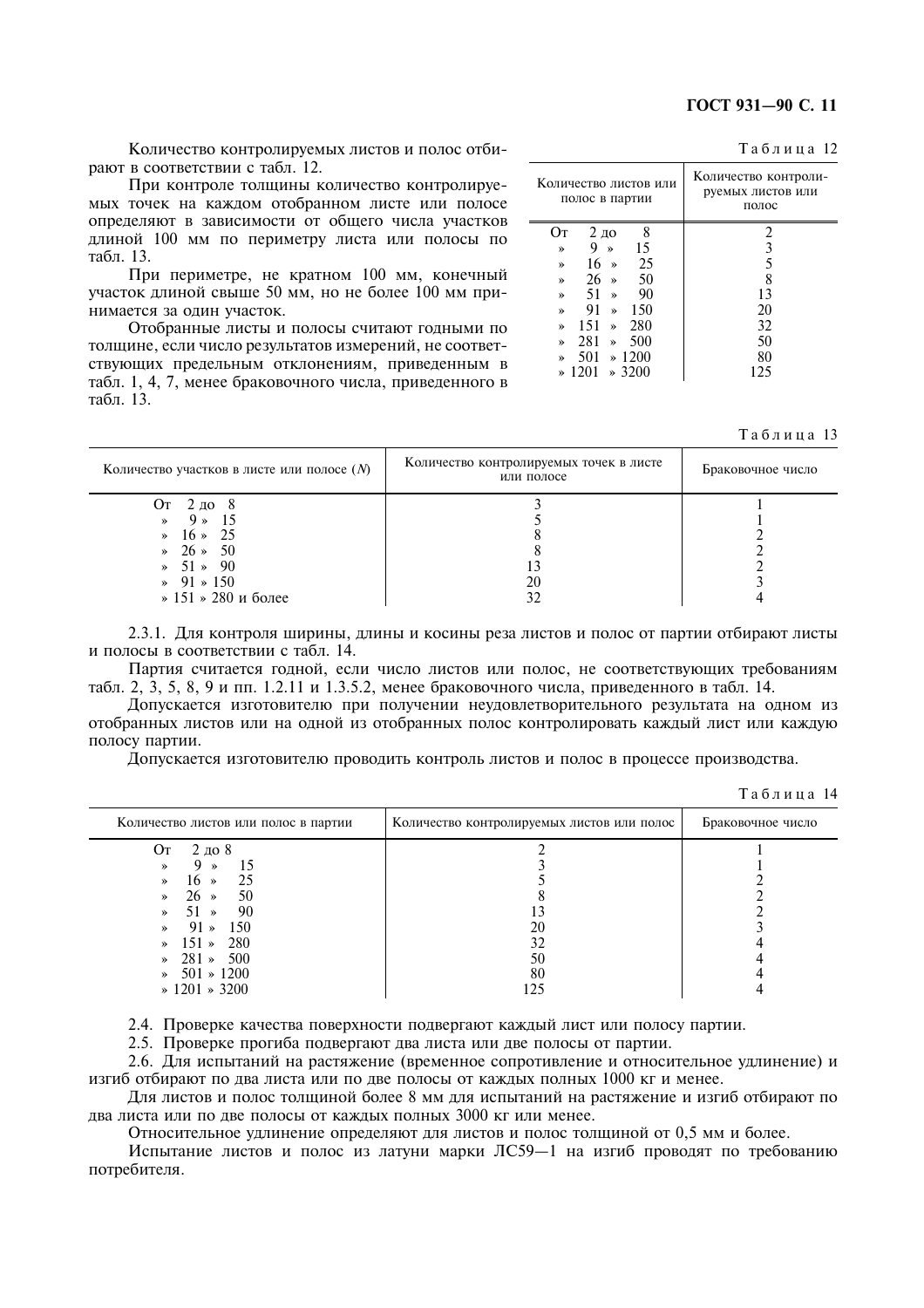2.7. При получении неудовлетворительных результатов испытания хотя бы по одному из показателей по нему проводят повторные испытания на удвоенной выборке, взятой от той же партии. Результаты повторного испытания распространяют на всю партию.

#### 3. МЕТОДЫ КОНТРОЛЯ

3.1. Для анализа химического состава листов и полос от каждого отобранного листа или от каждой отобранной полосы вырезают по одному образцу.

Отбор и подготовку проб для химического анализа проводят по ГОСТ 24231.

Анализ химического состава проводят по ГОСТ 25086, ГОСТ 1652.1-ГОСТ 1652.13 и ГОСТ 9716.1-ГОСТ 9716.3 или другими методами, не уступающими по точности указанным.

При разногласиях анализ химического состава проводят по ГОСТ 25086, ГОСТ 1652.1-ГОСТ 1652.13.

3.2. Проверку качества поверхности и кромки листов и полос проводят осмотром без применения увеличительных приборов.

3.3. Толщину листов и полос измеряют микрометром по ГОСТ 6507 или по ГОСТ 4381.

Измерение толщины листов и полос проводят на расстоянии не менее 100 мм от вершины угла и не менее 15 мм от края листа или 10 мм от края полосы.

Контроль толщины листов или полос проводят с приемочным уровнем дефектности  $AOL = 4\%$ . Толшину листов и полос измеряют на каждом отобранном листе или на каждой отобранной полосе в точках, расположенных равномерно-случайно по периметру листа или полосы.

Число листов или полос в партии (*M*), шт., вычисляют по формуле

$$
M = 10^6 \frac{P}{\gamma Hbl},
$$

гле  $P$  — масса партии. кг:

 $\gamma$  — плотность материала, г/см<sup>3</sup>;

H - толщина листа (полосы), мм;

 $b$  — ширина листа (полосы), мм:

*l* - длина листа (полосы), мм.

Количество контролируемых участков в листе или полосе (N), шт., вычисляют по формуле

$$
N = \frac{2(l+b)}{100}.
$$

Результаты измерения толщины листов или полос, не соответствующие предельным отклонениям, приведенным в табл. 1, 4, 7, не должны отличаться от допускаемых более чем на половину поля допуска.

3.4. Измерение ширины, длины и косины реза листов, ширины и длины полос проводят металлической линейкой по ГОСТ 427 или рулеткой измерительной металлической по ГОСТ 7502, или штангенциркулем по ГОСТ 166. Измерение ширины проводят на одном месте на расстоянии 100 мм от края листа или полосы.

Измерение косины реза проводят по ГОСТ 26877.

- 3.5. Измерение прогиба листов и полос проводят по ГОСТ 26877.
- 3.6. Испытание на изгиб проволят по ГОСТ 14019.
- 3.7. Серповидность измеряют по ГОСТ 26877.

3.8. Для испытаний на растяжение от каждого отобранного листа или каждой отобранной полосы вырезают по одному образцу. Отбор образцов - по ГОСТ 24047.

Испытание на растяжение листов и полос толщиной от 0,4 до 3 мм проводят по ГОСТ 11701 на образцах типа I или II с начальной расчетной длиной  $l_0 = 11.3 \sqrt{F_0}$ , шириной 20 или 15 мм.

Испытание на растяжение листов и полос толщиной 3 мм и более проводят по ГОСТ 1497 на образцах типа I или II шириной 20 мм для листов и полос толщиной до 7 мм включительно и шириной 30 мм для листов и полос толщиной более 7 мм. Начальная расчетная длина образцов равна 11,3  $\sqrt{F_0}$ .

3.9. Допускается изготовителю применять другие средства измерений и методы испытаний. обеспечивающие необхолимую точность, установленную в настоящем станларте.

В случае разногласий применяют средства измерения и методы контроля, установленные в  $\pi$ . 3.2-3.8.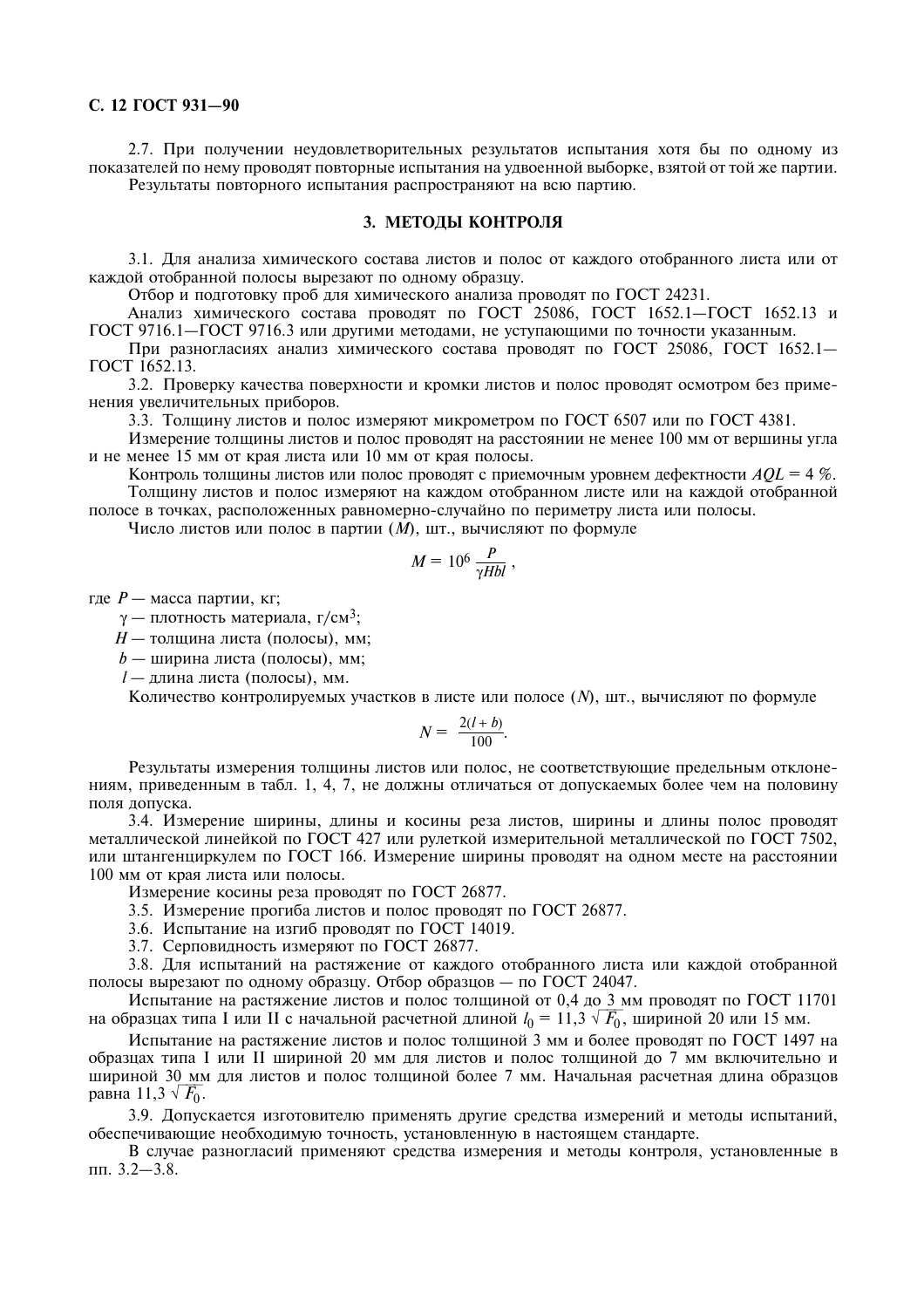#### 4. ТРАНСПОРТИРОВАНИЕ И ХРАНЕНИЕ

4.1. Листы и полосы транспортируют всеми видами транспорта в крытых транспортных средствах в соответствии с правилами перевозки грузов, действующими на транспорте данного вида, и условиями погрузки и крепления грузов, утвержденными Министерством путей сообщения СССР.

Транспортирование листов и полос железнодорожным транспортом проводят мелкими, малотоннажными и повагонными отправками.

При длине листов или полос свыше 3 м и массы грузового места более 1250 кг транспортирование осуществляется в крытых вагонах или на открытом подвижном составе в контейнерах по ГОСТ 18477 или по нормативно-технической локументации.

При отсутствии перегрузки в пути допускается листы и полосы транспортировать в контейнерах по ГОСТ 18477 или по нормативно-технической документации в пакетированном виде без упаковки в ящики и без защиты деревянными щитами.

4.2. Листы хранят в крытых помещениях. При хранении листы и полосы должны быть защищены от действия влаги, механических повреждений и воздействия активных химических реагентов. При соблюдении указанных условий хранения потребительские свойства листов и полос при хранении не изменяются.

> ПРИЛОЖЕНИЕ 1 Справочное

#### ТЕОРЕТИЧЕСКАЯ МАССА 1 м<sup>2</sup> ГОРЯЧЕКАТАНЫХ И ХОЛОЛНОКАТАНЫХ ЛИСТОВ И ПОЛОС

Таблина 15

| Толщина полосы |               | Теоретическая масса 1 м <sup>2</sup> листа<br>или полосы, кг, из латуни марок | Толщина полосы | Теоретическая масса 1 м <sup>2</sup> листа<br>или полосы, кг, из латуни марок |                                      |  |
|----------------|---------------|-------------------------------------------------------------------------------|----------------|-------------------------------------------------------------------------------|--------------------------------------|--|
| или листа, мм  | Л90, Л85, Л80 | Л68, Л63, ЛС59-1,<br>ЛМц58-2, ЛО62-1                                          | или листа, мм  | Л90, Л85, Л80                                                                 | Л68, Л63, ЛС59-1,<br>ЛМц58-2, ЛО62-1 |  |
| 0,4            | 3,48          | 3,40                                                                          | 4,5            | 39,15                                                                         | 38,15                                |  |
| 0, 5           | 4,35          | 4,25                                                                          |                | 43,50                                                                         | 42,50                                |  |
| 0,6            | 5,22          | 5,10                                                                          | $5,0$<br>$5,5$ | 47,85                                                                         | 46,75                                |  |
| 0,7            | 6,09          | 6,05                                                                          | 6,0            | 52,20                                                                         | 51,00                                |  |
| 0,8            | 6,96          | 6,80                                                                          | 6,5            | 56,55                                                                         | 55,25                                |  |
| 0,9            | 7,83          | 7,65                                                                          | 7,0            | 60,90                                                                         | 59,50                                |  |
| 1,0            | 8,70          | 8,50                                                                          | 7,5            | 65,25                                                                         | 63,75                                |  |
| 1,1            | 9,57          | 9,35                                                                          | 8,0            | 69,60                                                                         | 68,00                                |  |
| 1,2            | 10,44         | 10,20                                                                         | 9,0            | 78,30                                                                         | 76,50                                |  |
| 1,3            | 11,31         | 11,05                                                                         | 10,0           | 87,00                                                                         | 85,00                                |  |
| 1,35           | 11,75         | 11,48                                                                         | 11,0           | 95,70                                                                         | 93,50                                |  |
| $^{1,4}_{1,5}$ | 12,18         | 11,90                                                                         | 12,0           | 104,40                                                                        | 110,50                               |  |
|                | 13,05         | 12,75                                                                         | 13,0           | 113,10                                                                        | 102,00                               |  |
| 1,6            | 13,92         | 13,60                                                                         | 14,0           | 121,80                                                                        | 119,00                               |  |
| 1,65           | 14,36         | 14,03                                                                         | 15,0           | 130,50                                                                        | 127,00                               |  |
| 1,8            | 15,66         | 15,30                                                                         | 16,0           | 139,20                                                                        | 136,00                               |  |
| 2,0            | 17,40         | 17,00                                                                         | 17,0           | 147,90                                                                        | 144,50                               |  |
| 2,2            | 19,14         | 18,70                                                                         | 18,0           | 156,60                                                                        | 153,00                               |  |
| 2,25           | 19,58         | 19,13                                                                         | 19,0           | 165,30                                                                        | 161,50                               |  |
| 2,5            | 21,75         | 21,25                                                                         | 20,0           | 174,00                                                                        | 170,00                               |  |
| 2,75           | 23,93         | 23,38                                                                         | 21,0           | 182,70                                                                        | 178,50                               |  |
| 3,0            | 26,10         | 25,50                                                                         | 22,0           | 191,40                                                                        | 187,00                               |  |
| 3,5            | 30,45         | 29,75                                                                         | 25,0           | 217,50                                                                        | 212,50                               |  |
| 4,0            | 34,80         | 34,00                                                                         |                |                                                                               |                                      |  |

Примечание. При вычислении теоретической массы плотность латуни марок Л90, Л85, Л80 принята равной 8,7 г/см<sup>3</sup>, а латуни марок Л68, Л63, ЛС59-1, ЛМц58-2 и ЛО62-1 - равной 8,5 г/см<sup>3</sup>.